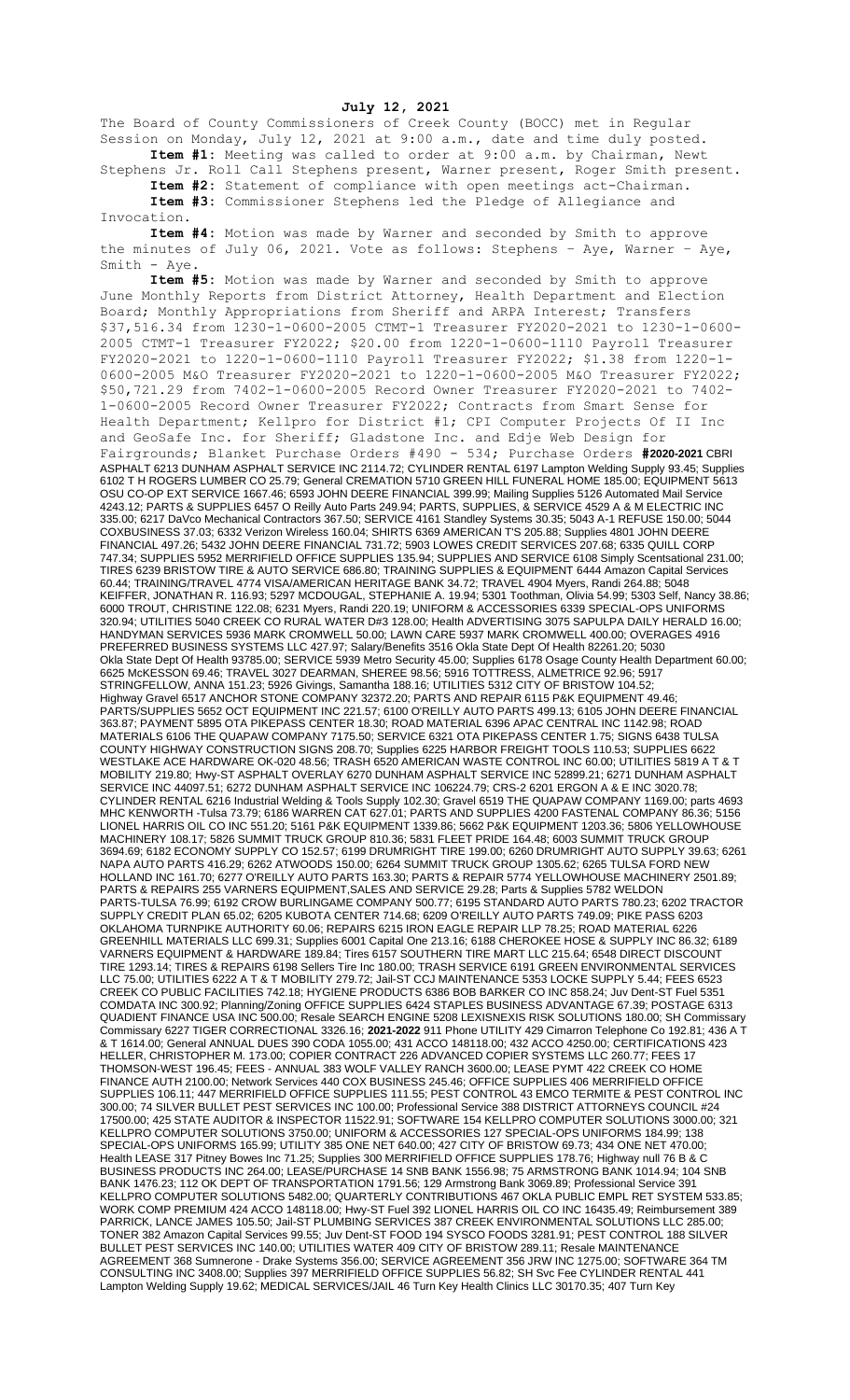Health Clinics LLC 6747.54. Vote as follows: Stephens - Aye, Warner - Aye, Smith - Aye. **Item #6: NO DISCUSSION** of new business. (In accordance with the Open

Meetings Act, Title 25 O.S. § 311(A)(9), new business defined as any matter not known about or which could not have been reasonably foreseen within 24 hours of this meeting.

**Item #7:** Motion was made by Stephens and seconded by Warner to approve request by CimTel and FiberLink for Creek County to sponsor their joint application for a National Telecommunications and Information Administration (NTIA) grant to expand Broadband Infrastructure in rural Creek County. Jake Baldwin, spoke to the Board. We are here as a joint indenture with FiberLink, we are asking the county to sponsor this grant. We have worked together over the last two weeks; we are still finalizing our map and will provide you with the complete application in the next few weeks. With our preliminary numbers, we are hoping to impact over 6,000.00 residents. We as CimTel have 3,000 within the area N. of HWY 33 and FiberLink is hoping close to that number in the area of S. of HWY 33. We are still working on some areas that will not be eligible within this grant process. The Board thanked the two companies for working together, we are wanting to see something that will impact the most residents in our area and I think we are seeing it now. Vote as follows: Stephens – Aye, Warner – Aye, Smith - Aye.

**Item #8:** Motion was made by Warner and seconded by Smith to implement procedures for the expenditure of the Creek County Fire Department Sales Tax funds. Stephens and the Board stated this is a lot of good information in one place for everyone to find. You have all statutes and contacts at your fingertips, it will be a great tool for them to utilize. Mortazavi stated we will be reaching out to the Departments asking for their Receiving Officer and Requesting Officers, to bring before the Board. We are hoping to have this completed by the end of July. Vote as follows: Stephens – Aye, Warner – Aye, Smith - Aye.

**Item #9:** Motion was made by Warner and seconded by Smith to sign **Resolution#2021-99** approving maintaining historic Route 66 signage for a state bike program going through Creek County, as signage will be provided by the Route 66 Alliance and the County will help with the selection of signage. The Board discussed this item, we think this is a great idea and we need to promote Route 66 in our areas. But I don't think we need to incur the expense for the signage, this could get costly. The Board stated we have no problems with helping hang the signs. This is not a typical sign that our vendors would even have, just think our stop signs are an average of \$250.00, per sign. I am sure this is going to be a collection item to individuals and it may be hard to keep them up. Vote as follows: Stephens – Aye, Warner – Aye, Smith - Aye.

**Item #10:** Motion was made by Stephens and seconded by Warner to correct **Resolution#2021-50** and **Resolution#2021-50A** surplussing and disposing of a 42' Dozer Trailer INV#193-348-0013 transferred from District #1 by Creek County Highway District #3 correcting resolutions stating items will not be going to purple wave, they will be sold at Enlow Auction. Roger Smith stated that we do not have a title to the trailer, so Purple Wave cannot sell the item, Enlow Auction stated they could if we would provide a Bill of Sale. Vote as follows: Stephens – Aye, Warner – Aye, Smith - Aye.

**Item #11:** Motion was made by Warner and seconded by Smith to sign **Resolution#2021-97** disposing of a 2011 John Deere INV#193-307-1009 VIN#1DW672GXVBE637380 and a 2009 John Deere INV#193-307-0010 VIN#DW770DX624228 for District #3 and **Resolution#2021-97A** disposing of the same to be sold at Purple Wave Auction. Vote as follows: Stephens – Aye, Warner – Aye, Smith - Aye.

**Item #12:** Motion was made by Stephens and seconded by Warner to sign **Resolution#2021-98** surplussing a 2008 Ford Crown Victoria ID#42 VIN#2FAFP71V28X151398, light bar, two rear window lights, metal console partition, Carson Commander switch box Model 500-20 Serial #08160057, GoRhino push bar, Motorola UHF radio model AAM25KKD9AA2AN Serial #103YCU4829 Sheriff and **Resolution#2021-98A** disposing of the same to be transferred to Oilton Police Department. Vote as follows: Stephens – Aye, Warner – Aye, Smith - Aye.

**Item #13:** Motion was made by Warner and seconded by Smith to approve Utility Permit from Oklahoma Natural Gas Company per County Specs for natural gas pipeline, by boring, size of line 4" HDPE, to cross W. 86th St. S., S.127th W. Ave and S. 129<sup>th</sup> W. Ave approximately 1.28 miles N. and 1.39 miles W. of SH-97 & SH-166 further described as the S.E. corner of Section 16, T18N, R11E and the N.E. N.W. of Section 15, T18N, R11E in District #2. Vote as follows: Stephens – Aye, Warner – Aye, Smith - Aye.

**Item #14:** Motion was made by Stephens and seconded by Smith to authorize Leon Warner to pull Utility Permit from Cushing Connect Pipeline Holdings LLC for multiple crossings throughout District #2, if the Bond is not received by 5 p.m. on Tuesday, July 13, 2021. Warner discussed that this is a major pipeline going through his district, with past experience our roads have been damaged beyond our means of repairing. With the prior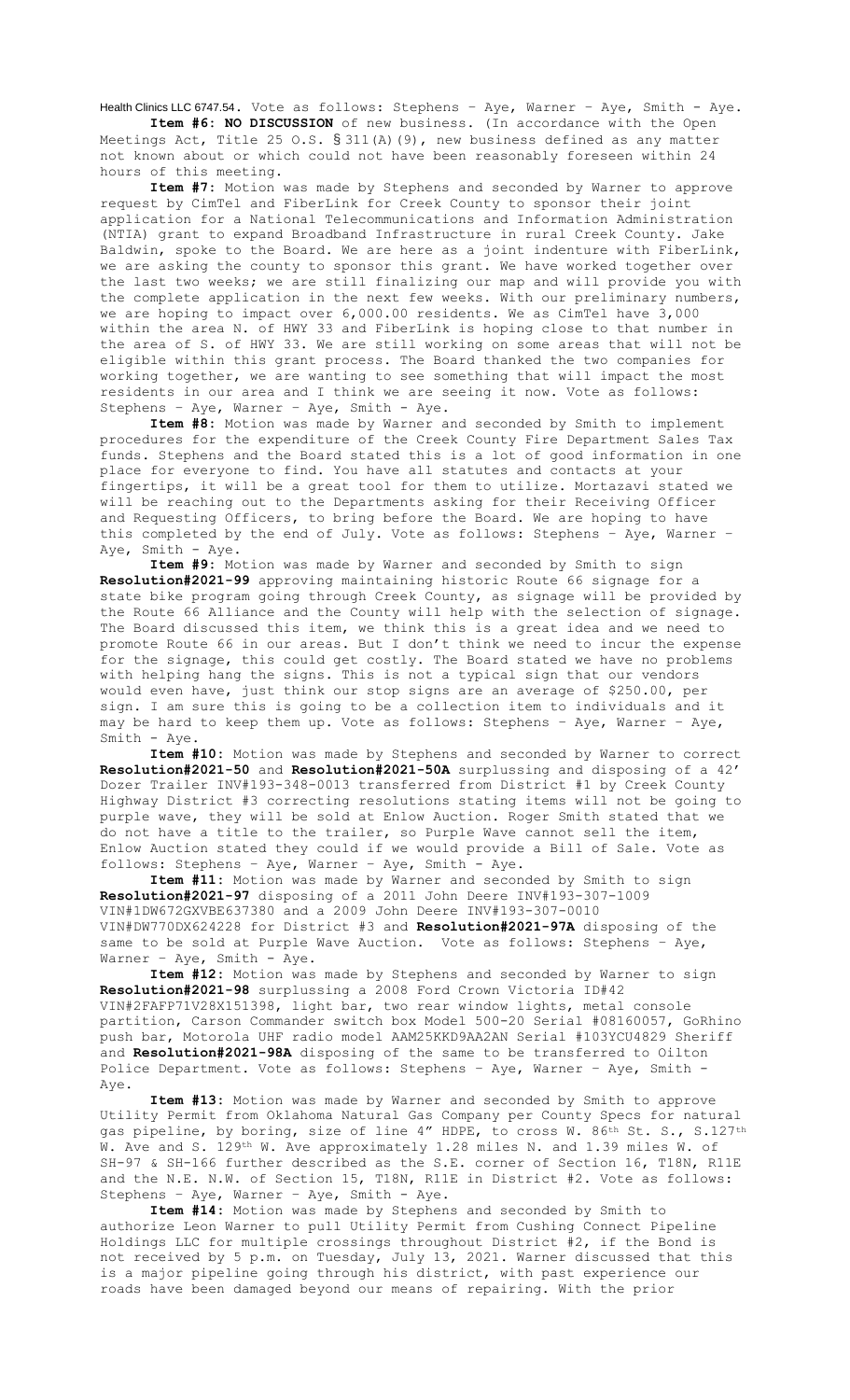approval to Cushing Connect a bond was discussed and is being required, as of today we still have not received the Bond. This permit has been renewed and I would like the ability to pull the permit until the agreed Bond has been given to the County. Warner stated he will notify Cushing Connect of the Board's decision today. Vote as follows: Stephens – Aye, Warner – Aye, Smith - Aye.

**Item #15: DISUCSSION ONLY/NO ACTION** to consider approving the County Treasurer's request to invest the funds from the American Recovery Plan Act 2021 grant funds to be placed into twelve equal Certificate of Deposits, then allowing them to come to maturity in different months. Don Engle, Treasurer presented a spreadsheet as requested by the Board, I am proposing to the Board that we ladder the CDs in \$575,000.00 increments and them being staggered throughout the year. This would be leaving roughly \$46,000.00 in available liquidation. Currently we are collecting \$28.55, per day in interest, this would give us an opportunity to earn \$13,228.35 interest throughout the year. The Board thanked Engle for his work, we need to hold off and see what projects are going to be kicking off and how much we may have to invest. We will revisit this item in a future agenda.

**Item #16:** Motion was made by Stephens and seconded by Warner to accept job descriptions and approve letting for application process to hire an additional Emergency Management personnel, to be published by Mortazavi in the newspaper. Application process will be taken until July 30, 2021 and the Board gives Covey Murray, Emergency Management authority to review and prepare a short list for the Board for potential applicants to interview. Vote as follows: Stephens - Aye, Warner - Aye, Smith - Aye.

**Item #17:** Motion was made by Stephens and seconded Smith to amend **Resolution#2021-68** to place interest from the American Rescue Plan Act grant into 1566-1-2000-2012, a separate account with the established fund for tracking purposes. Vote as follows: Stephens – Aye, Warner – Aye, Smith - Aye.

**Item #18: DISCUSSION ONLY/NO ACTION** regarding the American Recovery Plan 2021 funds directed to Creek County by the federal government. Andrew Goforth, Assistant District Attorney briefed the Board on last week's meeting and the discussion with Barbara Albritton, INCOG Representative. We are still working on the application process and waiting for the final guidance to be released. Warner discussed the Work Groups request, to get further guidance from the Board. We are looking for guidance with the application process. Are we going to be requesting the same application process for county requests, as we are from the Community? There was a lot of good discussion with Albritton and their REAP Grant process, Albritton asked if the County has had a Call for projects What is the amount of involvement that the Board would like to be in the process was also discussed. Are we looking at a lot of smaller projects or designating amounts per category? This is a lot of money, more than we will ever see. INCOG's rating scale was also discussed. Stephens stated that at first, we were limited to what we could spend the money on, now the scope is opening up, as well as the opportunities. I think we look at the big needs and see where we can assist. I think that the outside needs to follow the REAP Grant process, it is already established why would we want to develop something that is already there. We look at the categories and see where we can make the biggest impact for the community. I think we need to look at the Election Board and Emergency Management, we seen the need during the pandemic and the election, it is only going to continue to be that way. We have outgrown the Election Board. We have bridge projects under 20' potentially that could be an expenditure, we could make a big difference in our deficient bridges. If we could fix these issues, we would be leaving something for the next generation to appreciate. Internal Controls policy was discussed and the importance of having a policy implemented, record retention and tracking the projects over-time was also discussed. Goforth stated this will be a topic that will be discussed at his DAC Conference. We may need to look at help, either hiring additional personnel or looking at another avenue. Stephens stated he had discussed the additional job duties of tracking projects with current employee Misty McCurley, she is willing to try and track information, we may have to look at this later. Kellpro KIT program was discussed and additional training will need to be required, Mortazavi is looking into this with Kellpro. The Board went back to discussing the REAP Grant application process and the similar reporting requirements, this could be something that we look at with INCOG, it would be a covered cost for Administration costs, as well as some of Misty's time. Mike, FiberLink Representative asked the Board if they have discussed upgrading the complex with fiber, the county could greatly benefit from this and I would be willing to put a proposal together as far as needs at no cost. The Board stated it is something that we will possibly be looking at, Goforth stated that is something the work group has discussed. Warner stated within the work group Jana Thomas, Purchasing Agent has prepared a Call of projects for internal use and could email this out to departments and it could be changed to extend this to current requestors to lay out their requests, so the Board can get an